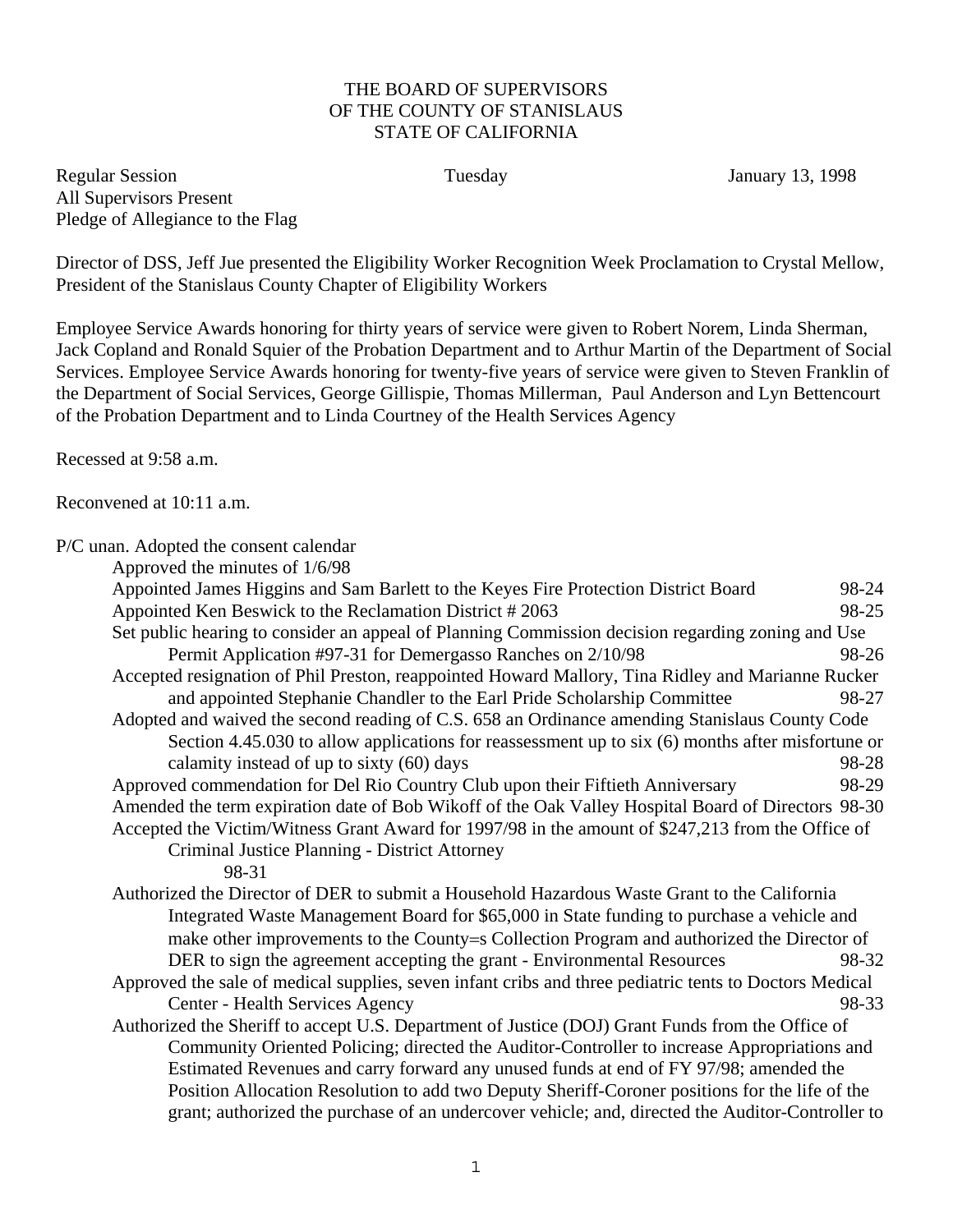transfer Fink Road Landfill Funds to Sheriff-Operations 98-34

- Approved the building and facility improvements directing the DA to work with the Capital Improvements Program to implement the facility changes through the appropriate bidding process; approved the purchase of fixed assets and equipment for security improvements; approved the staffing changes and amendment to the Salary and Position Allocation Resolution; and, directed the Auditor-Controller to increase Revenue and Appropriations 98-35
- Awarded the contract for the Empire to Johansen High School Bike Lane Project to Agee Construction Corporation of Clovis, California, for the amount of \$166,886.30 and authorized the Auditor-Controller to increase appropriations by \$181,586, increased estimated Federal revenue by \$160,529 and estimated State Revenue by \$21,057 in the project account 98-36
- Approved the contract with J. H. Kleinfelder, Inc., to provide Groundwater Monitoring for 1998 calendar year at the Fink Road Landfill and authorized the Chairman to sign the document 98-37
- Introduced and waived the first reading of an Ordinance C.S. 660 amendment to Stanislaus County Ordinance Code Title 16 (Building Code), Chapter 16.35, Section 16.35.030 98-38
- Introduced and waived the first reading of Ordinance C.S. 661 pertaining to traffic control for loading and no parking zones on various County roads 98-39
- Introduced and waived the first reading of Ordinance C.S. 662 pertaining to traffic control to establish speed zones on various County roads 98-40
- Finds that all subdivision improvements required f or Murphy=s Landing, Unit No. 4, by the Subdivision Improvement Agreement, executed by SCM Murphy=s Landing Improvement Co., LLC. a California limited liability company, and Stanislaus County Board of Supervisors on 7/22/97, have been constructed to the satisfaction of Stanislaus County; accepted all streets, avenues, roads and the drainage system within Murphy=s Landing, Unit No. 4, for maintenance by Stanislaus County; pursuant to Section 66499.7(a) of the Subdivision Map Act, authorized the release of Performance Bond No. 425402S that was issued by the Insco Dico Group in the amount of \$262,000 for faithful performance of the Subdivision Improvement Agreement; and, pursuant to Section 66499.7(b) of the Subdivision Map Act, upon receipt of a Mechanic=s Lien Guarantee, authorized the release of Labor and Materials Bond No. 425402S that was issued by the Insco Dico Group in the amount of \$131,000 for payment of Labor and Materials, the Mechanic=s Lien Guarantee must be dated a minimum of 35 days after the filing of the appropriate Notice of Completion, be in the amount of \$131,000, be prepared by a title company, be to the benefit of Stanislaus County and state that there are no liens of record 98-41
- Approved the right-of-way acquisition agreement for the Verdegaal Parcel for Crows Landing Road Widening Project; authorized the Chairman to sign the said right-of-way acquisition agreement; and, authorized the Auditor-Controller to issue a warrant in the amount of \$18,500 payable to Fidelity National Title Company for escrow No. 902349-TO 98-42
- Approved comments pertaining to notice of Proposed Endangered Status for the Riparian Brush Rabbit and Riparian Woodrat 98-43
- Set a public hearing regarding eligible activities for the 1998 Community Development Block Grant Application for  $2/3/98$  at 9:25 a.m. 98-44
- Approved Salida Storm Drain Account expenditure to Delamare-Fultz Engineering and authorized the Auditor-Controller to issue a warrant in the amount of \$5,933 payable to Delamare-Fultz Engineering 98-45
- Approved the right-of-way acquisition agreement for the Change Enterprise Corporation Parcel for the Toomes Road Construction Project; authorized the Chairman to sign the said right-of-way acquisition agreement; and, authorized the Auditor-Controller to issue a warrant in the amount of \$2,285 payable to Change Enterprise Corporation 98-46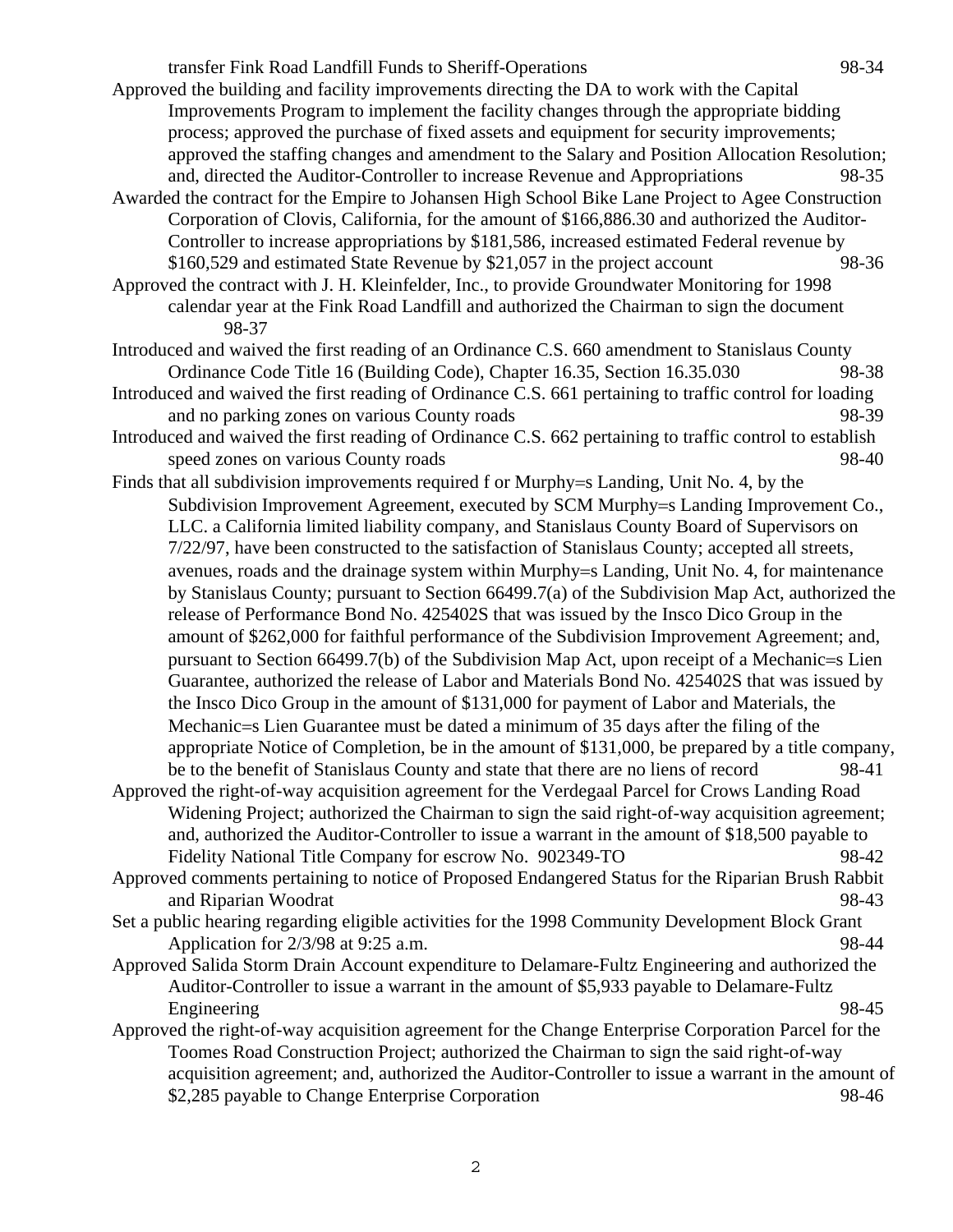P/S unan. After holding a public hearing considering the Formation of Schwartz-Baize Lighting District of Stanislaus County; approved the petition for the formation of the Schwartz-Baize Lighting District of Stanislaus County and any objections filed against the petition; find that the petition for formation of Schwartz-Baize Lighting District of Stanislaus County was signed by taxpayers representing 100% of the total assessed valuation of all property within the territory proposed to be formed into said district; find that the public interest and convenience do not require that an election be held upon the proposed formation of the Schwartz-Baize Lighting District of Stanislaus County; find that all of the territory within the proposed Schwartz-Baize Lighting District of Stanislaus County will benefit by the formation of the district; and, ordered the formation of the Schwartz-Baize Lighting District of Stanislaus County without an election, pursuant to Division 14, Part 4, Section 19000 et seq. ( the Highway Lighting District Act) of the Streets and Highways Code DL-41-1 98-48 (2-2525

M/S 4-1 (Caruso) Denied appeal of Planning Commission; denial of appeal of staff decision of Stanislaus County Section 21.08.040B - Nonconforming Uses for Terry Hamilton based upon the staff report and attachments; testimony received, materials which were provided and reviewed by the Board; Board finds use was abandoned for a period of more than six pursuant to Section 21.80.040B of the Ordinance Code; Board further finds that the specific facts supporting the decision are: (1) there was not development upon the property for a period of six months and that the mobile homes were not on the property for more than six months, a fact that was conceded by the applicant and his attorney and, (2) that the applicant applied for another separate use with the Planning Department 98-49 (2-2471

Recessed at 11:40 a.m.

Reconvened at 11:45 a.m.

P/S unan. Accepted the final report on the Needs Assessment for Facilities Study done for the Stanislaus County Library 98-47 (4-2600

Referred to the Parks and Recreation Department a letter from Engineering Specialties Company regarding rail access to Yosemite Valley

Acknowledged receipt of letter from the United Way of America congratulating the collaborative efforts of the County, American Red Cross and United Way during the flooding of January 1997

Acknowledged receipt of claims and referred to the CEO-Risk Management the following claims: Steven J. Stai; Jonathan L. Snyder; Charles Nicholas Sparks; David Pierson; and, Donald Lee Davis

The CEO gave the Board an update on the Governor=s State Budget for 1998/99 and how it impacts Stanislaus County

Supervisor Caruso noted that the Assemblyman Cardoza's bill, regarding the air pollution standards for the Bay Area, was moving through the Assembly

Recessed at 12:09 p.m. to a joint lunch meeting between the Modesto City Council and the Stanislaus County Board of Supervisors for the purpose of receiving a presentation from David M. Griffith and Associates and Staff regarding the Annexation Fiscal Impact Model from 12:00 to 1:00 p.m. in the Stanislaus County Board of Supervisors Chambers